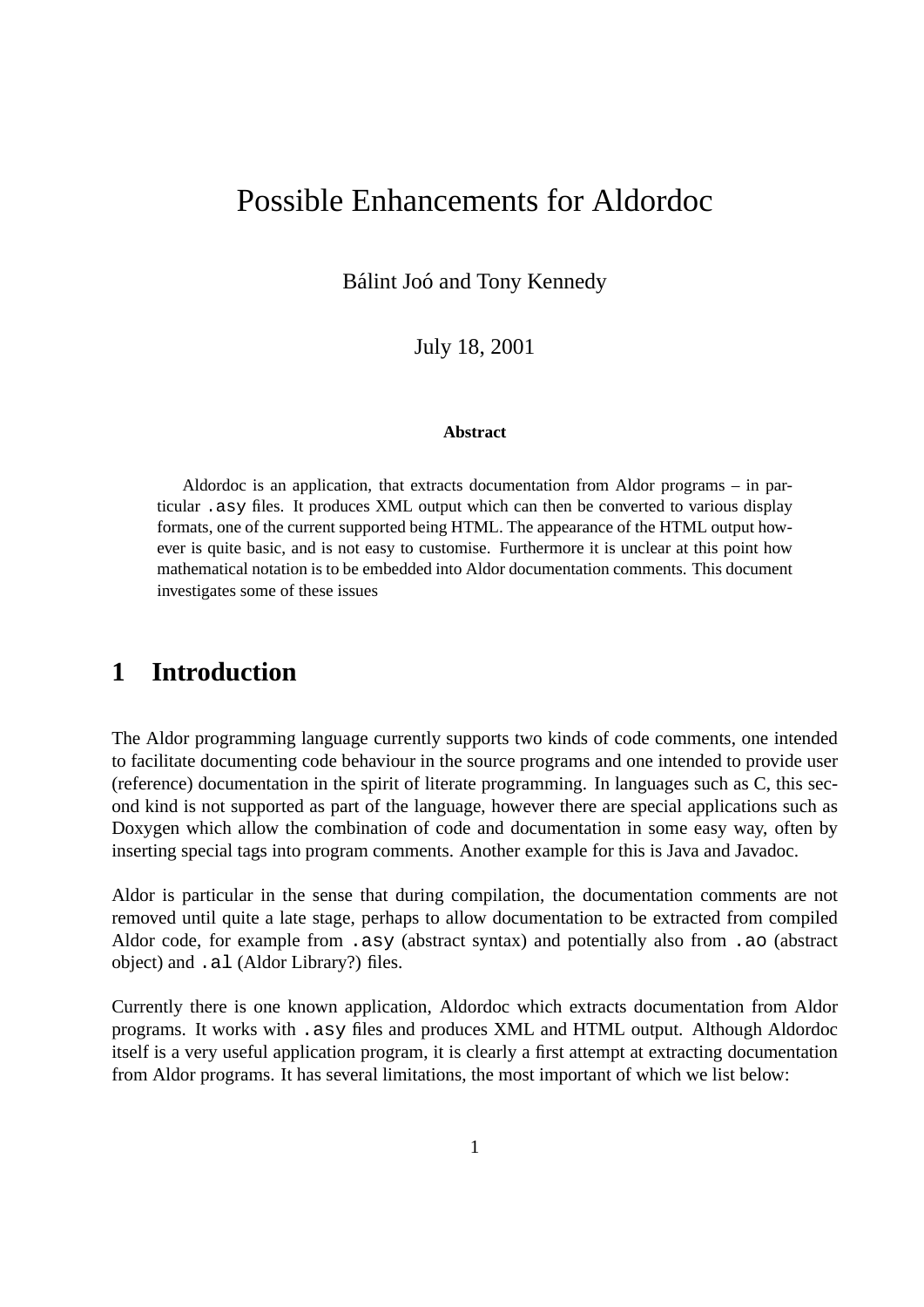- It produces fairly dull HTML, which is completely uncustomisable by the code documenter.
- It currently lists every single member of a particular domain or category. Often it is desirable for the documentation user to view a particular feature or part of a category or a domain, when the full detail is distracting.
- It seems (at least my copy) to work solely with . asy files. Often to get . asy files, programs that are already compiled to .ao files or into libraries need to be recompiled. This can create annoyances as existing .ao files become out of date etc.

So much for the current implementation of Aldordoc. Let us now turn our attention to a somewhat more subtle question. Often the documentation in Aldor code needs to include mathematical expressions (axioms of category members for example). This is eminently reasonable for a language for symbolic algebra computations. The current documentation style involves only plaintext (ASCII) characters. Currently one can embed XML, and HTML into Aldor documentation, and one would expect that perhaps this way mathematics may be expressed (in the worst case by including images containing the mathematics).

Using markup tags in the documentation also allows one to place images and even references to web pages or external documents into Aldor documentation, although if this is done the source and the documentation necessarily become divorced. On the other hand this may be more convenient then encapsulating encoded images or documents into a program source.

In this document we shall discuss both these issues in turn.

### **2 Aldordoc and Style Sheets**

We believe one possible solution to the problems of Aldordoc, is for the program to be able to access some kind of style sheets.

The user could specify the style sheet file when running Aldordoc. The style sheet could then contain information as to how to render the documentation. One would need the XML produced by aldordoc to contain numerous tags, which could be given styles by the style sheet.

Let us consider some of our earlier mentioned shortcomings and discuss how some kind of style sheet mechanism could solve the problems they pose.

- **Dullness of Generated HTML:** This is simple, style sheets could easily define colours of headings, text, links as well as backgrounds etc.
- **Contents of categories/domains:** Style sheets could be used to hide inherited documentation in the final markup. They could also be used to allow the user to examine various parts of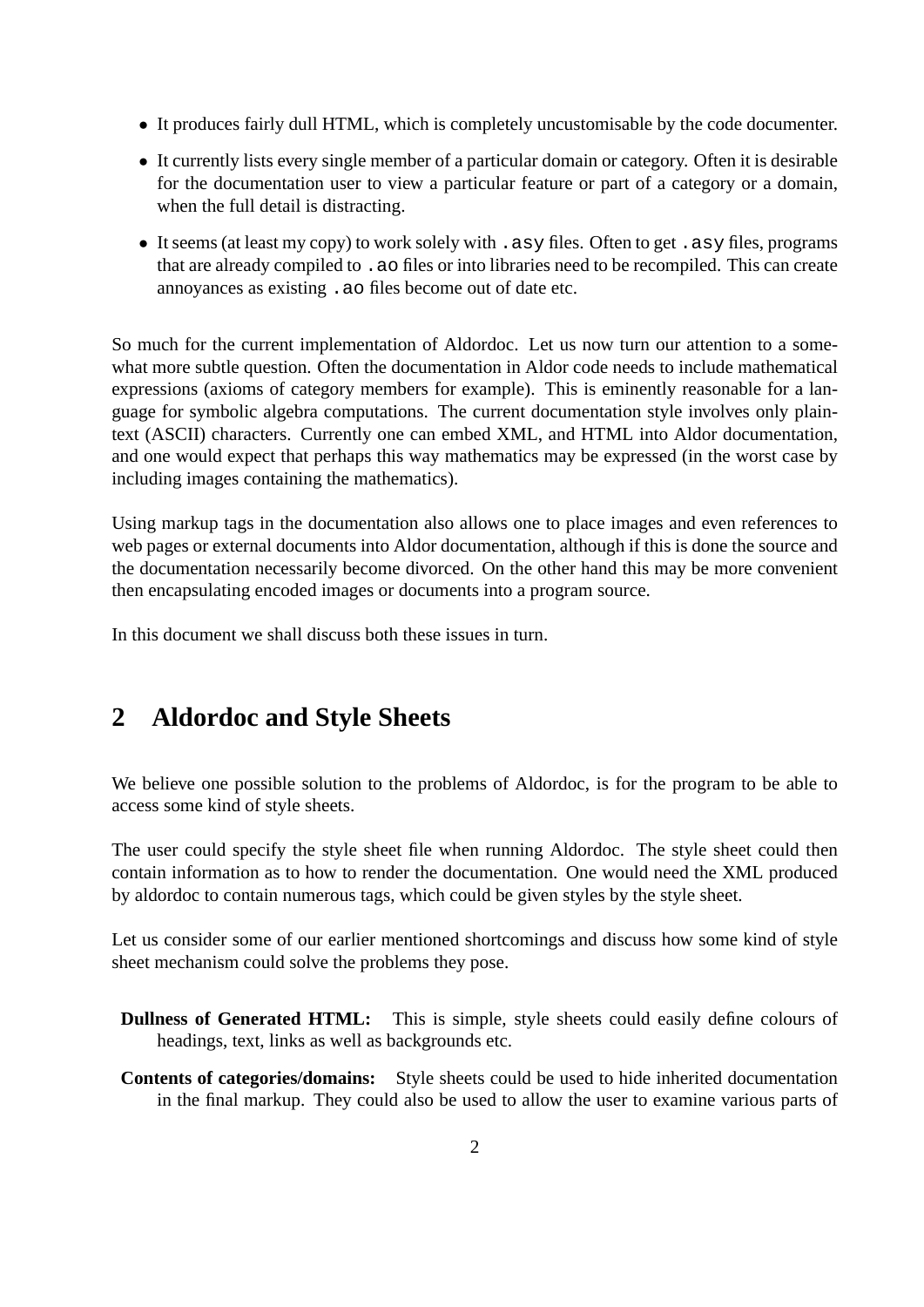categories. In particular we are thinking of situations, where a category is a Join of many others. The style sheet could specify how the sub-categories could be displayed, for example in the full gory detail of the current program, or through a list of links to the documentation of each sub-category/domain. For the really adventurous, using Dynamic HTML, one could even create dynamically expandable/collapsible lists of exports.

**Many Documentation Files:** When there are many documentation files, and one needs to use the aldordoc–index program to create a table of contents to all the documentation available. Currently one can give aldordoc–index a title string. Style sheets could do much more (background, colours, perhaps even alphabetical ordering, specification of what title to use for each HTML file etc)

One question remains: "Which particular style sheet mechanism to use?" We believe that the first and last of the cases above could easily be implemented using the current standard *Cascading Style Sheet* (CSS) technology. The second one may be trickier. We don't have a deep enough knowledge of cascading style sheets to answer it in full at this time, however we offer up this topic for discussion.

# **3 Mathematical Expressions in the Documentation**

We now turn away from the issue of creating documentation from the source code, and turn to our second topic, namely how to include mathematical expressions into Aldor documents.

This issue is somewhat different from the issue of linking to images or other documents from the documentation. In the latter case, one is often considering a reference to files which may be large compared to the size of the Aldor program source file and which, as often as not, may not even be human readable. It may make very little sense indeed to consider encapsulating such references into the program source and we believe the approach of external links suffices here.

However, in the former case, one is not looking to encapsulate an external file, and ideally one would like the source for the documentation to be reasonably human readable. Mathematical expressions in documentation are by nature sporadic and also varied, ranging from simple vector notation say, to a full mathematical theorem followed by a proof.

Unfortunately, mathematical notation is rather poorly supported by HTML. Recently the MathML standard has arisen which can in principle serve as the method of encapsulation. However although composed of ASCII characters, MathML may be quite difficult to read, due to the numerous and often lengthy attributes its tags contain. Let us take the case of a complex number: one needs to encode effectively two numbers (real and imaginary parts of the complex number). One way of doing this in MathML is to use the source: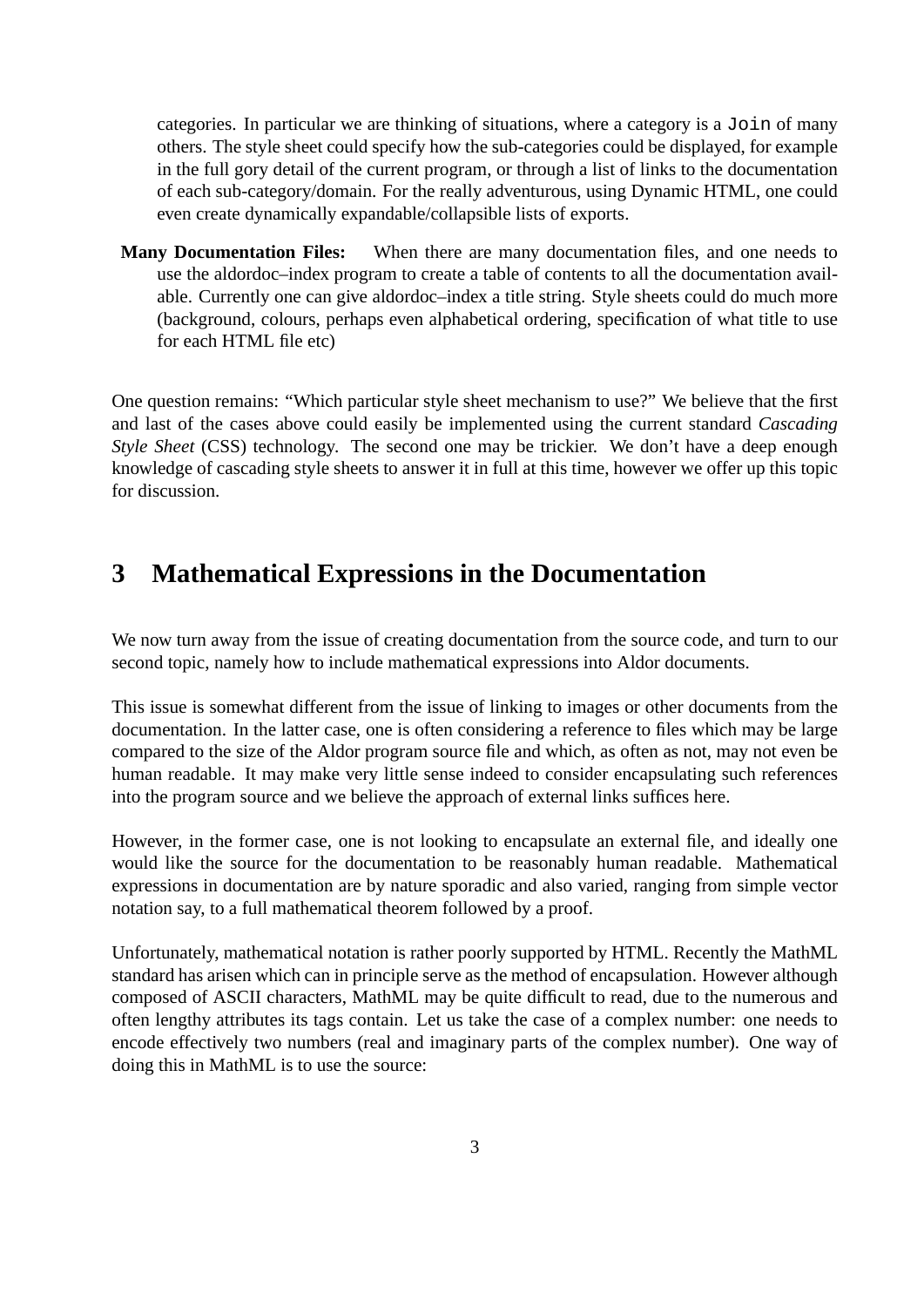<cn type="complex-cartesian">2.0<sep/>4.0</cn>

which is a bit of a mouthful for writing  $2.0 + 4.0i$ . Furthermore there are currently two flavours (physics pun?) of MathML, presentation MathML and structural(?) MathML. Which one should we use? Most current browsers only render the presentation subset.

One particular document preparation, which is widely used by the mathematics and physics community is LAT<sub>EX</sub>. It offers a very rich structure for expressing mathematical notation in a reasonably compact manner. Generally, people who use latex a great deal (such as mathematicians and physicists) can even read simple latex equations without even compiling and rendering them. All in all LATEX has all the desirable features needed to encapsulate mathematical notation in Aldor documentation.

A way to add  $\Delta E$ <sub>TE</sub>X to Aldor documentation may simply be to define tags such as  $\Delta E$ </latex> between which the user could place arbitrary latex source. This could also be converted to HTML using some variant of the latex2html program. One could then include even long proofs as part of the documentation. Indeed the whole documentation could be done in LATEX– which I believe now has support for external links (is this true Tony?) – in which case we would have come full circle and returned to the style of literate programming advocated by tools such as *Web* and *NoWeb*.

## **4 Conclusions / Topics for Discussion**

Aldor is very considerate in providing special comments for the inclusion of documentation into program sources. However no kind of official markup specification currently exists for describing the layout/structure of the documentation.

What we believe is needed is a standard set of markup tags, to describe documentation structure. Such a set of tags could open the way to the usage of style sheets to describe the look and feel of the final rendered documentation. It also has the potential for standardising links to external sources of documentation as well as to the inclusion of extra markup to describe mathematical notation.

We believe LATEX is a great system to use to mark up mathematical notation in Aldor documentation. Although MathML is also an excellent potential candidate, we prefer LAT<sub>EX</sub> for its compactness, and also because many mathematicians, physicists and other scientists (who are not necessarily Web buffs) have a more than passing acquaintance with it.